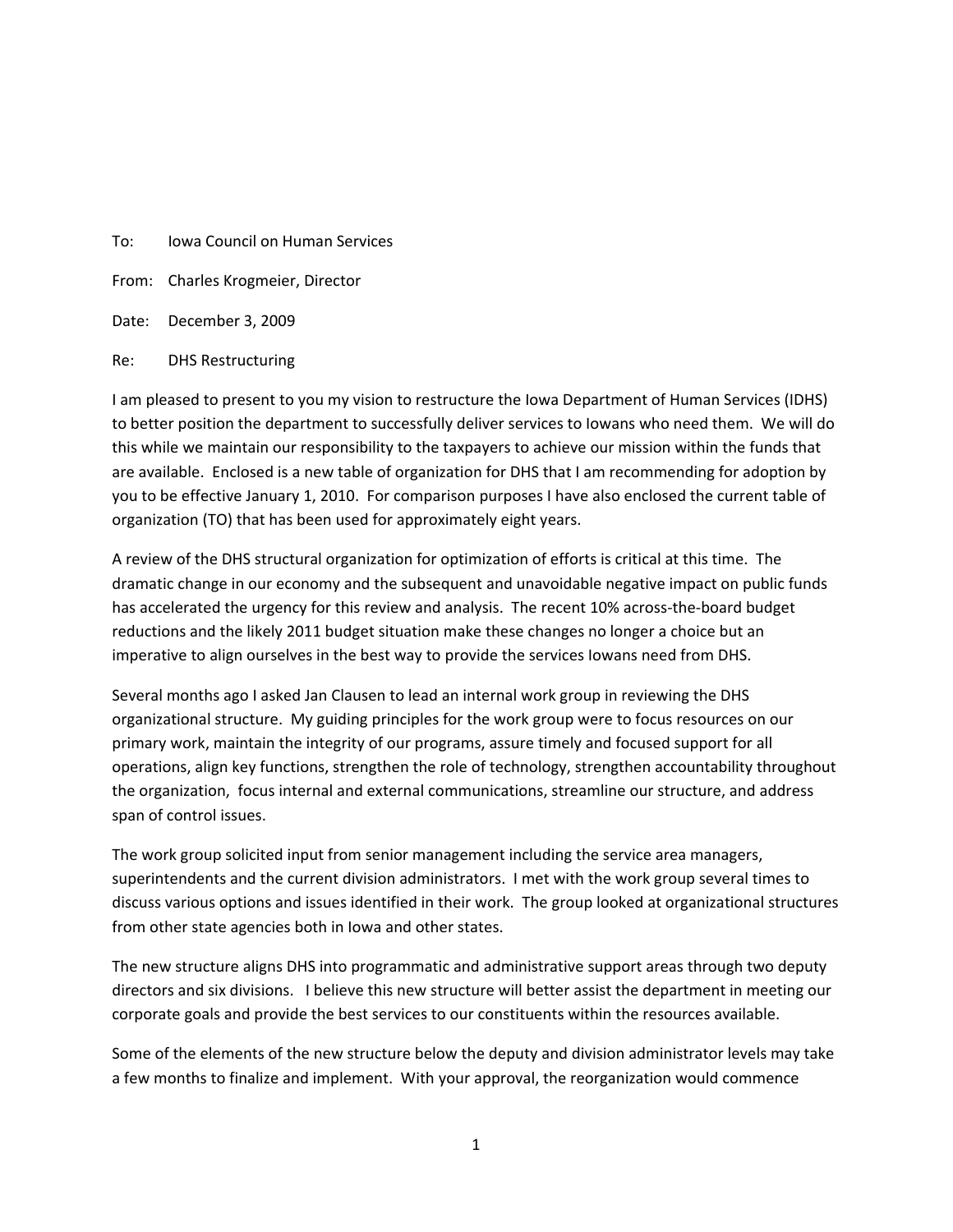January 1 with the deputy and division administrator positions. The completion of the reorganization of our service areas will take a little more time and will be finalized around April 1, 2010.

Specifically, I am recommending the following for your consideration:

#### *Two Deputy Directors*

The Deputy Director for Program Services will coordinate and direct all programmatic services to Iowans. This Deputy will have the responsibility for assuring that policy development is aligned with program implementation functions, maintaining focus on our core essential functions and accomplishing our departmental program goals.

The Deputy Director for Administrative Services will have primary responsibility to coordinate "internal" operations of DHS that support program development and service delivery. This Deputy will also assure accurate and timely research to allow for appropriate strategic and performance planning.

### *6 Divisions*

In the proposed reorganization we reduce the number of divisions from nine to six. The new table of organization reflects an alignment of programs within four divisions. Each program division consolidates service delivery within one of four areas:

- *Iowa Medicaid Enterprise*: all health care related services including Medicaid, *hawk-i*, HIPP, and long-term care services.
- *Mental Health & Disability Services*: all services to populations in the mental health, mental retardation, disability and brain injury populations including the planning and accreditation functions of community providers, the state ICF/MRs and MHIs, the juvenile facilities, CCUSO and targeted case management services.
- *Adult, Children & Family Services*: consolidation of services regarding child welfare, juvenile justice community programs, child care licensing and regulation, child care subsidies, adult protective services, eligibility policies for financial assistance (FIP, Medicaid, food assistance, commodities) and work support programs (PROMISE JOBS, Food Assistance Employment & Training.)
- *Field Operations*: oversight over child support recovery, all field operations for county offices, provision of field support and training functions as well as a new centralized service area where some current field functions will be streamlined and centralized.

The two remaining divisions (*Fiscal* and *Data Management*) provide support services to the department in the fiscal, budget, human resources, contracting and technology areas.

### *Field Operations*

 We must strive to maintain front line staff. We must continue to make a difference in the lives of Iowans. I believe that this can be accomplished through five service areas versus the current eight. The criteria used in determining the new service area boundaries included an effort to balance the caseloads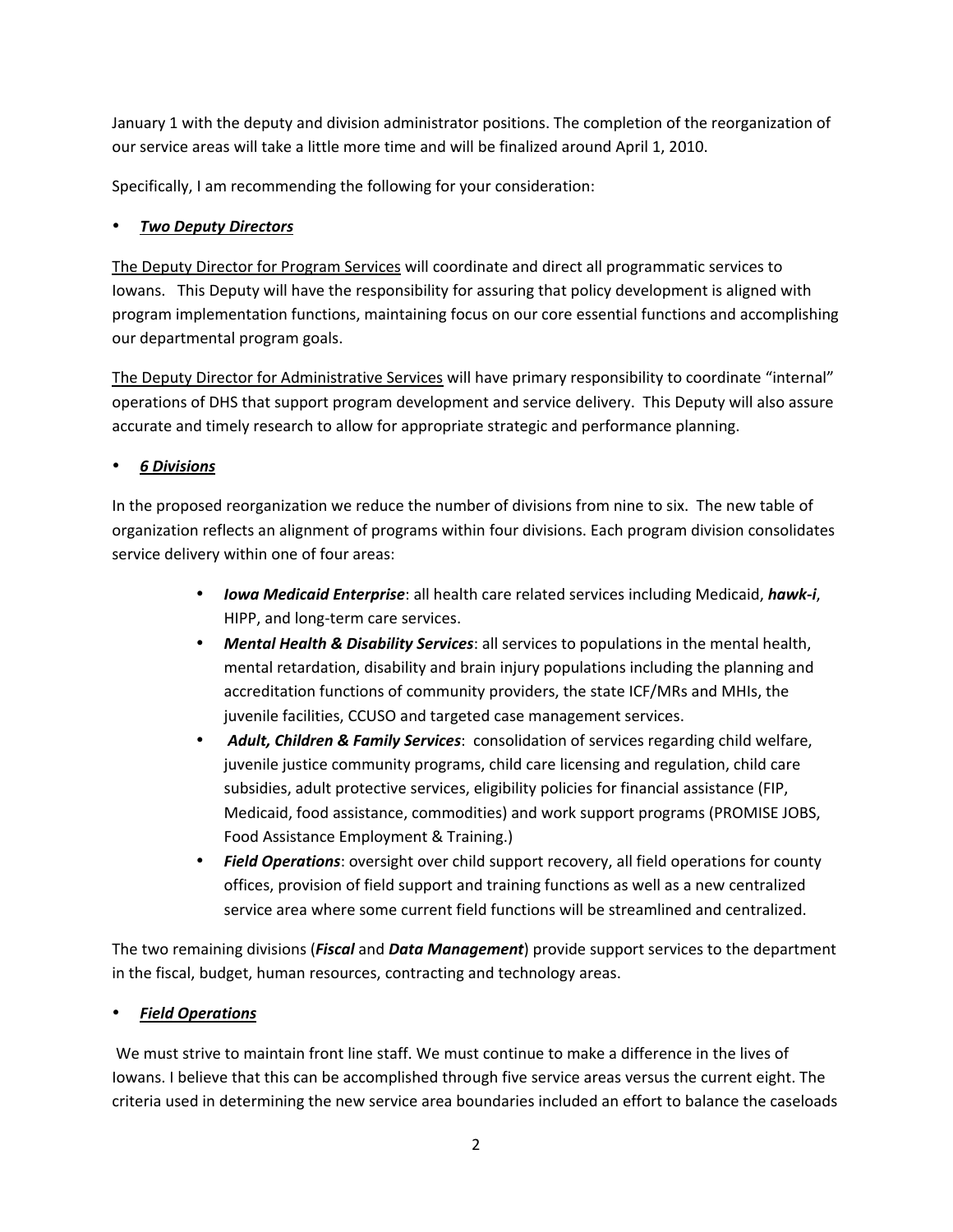and supervisory spans of control while recognizing existing relationships between counties for the delivery of human services.

Today we have eight service areas and 34 less-than-fulltime offices. There were 2,017 positions for these operations in FY 09. Under our proposed realignment there will be five service areas and we expect there will be additional less-than-fulltime offices. We will also establish one "Centralized" service area where we will consolidate and relocate some of the functions supervised today by both Field and Central Office. Services likely to be centralized include child welfare intake; child care assistance eligibility and payment; the abuse registries and record check evaluations; eligibility for "medical only" cases; IV-E eligibility; child care licensing; and the Income Maintenance Customer Service Center. Refugee Services, which is currently a stand-alone unit, will be managed through the Des Moines Service Area. We will provide these realigned operations with 1,939 funded positions - a reduction of 78 positions which are all currently vacant positions.

The service area consolidation will result in some positions being eliminated. The reduction in fulltime offices will not result in fewer staff but will allow for much more efficient use and better supervision of the staff we have available. Service area changes would likely occur between January and April, 2010.

DHS provides some of the core and essential services of state government to Iowa's most vulnerable citizens. For many people, DHS is the difference between life and death as we work to protect the lives of abused and neglected children and dependent adults, those with mental illness, mental retardation, developmental disabilities, the financially-needy, the elderly, and pregnant women. The amount of dollars we spend on these efforts makes our accountability to the public critical. We need to make sure that taxpayers are able to understand the connection between the essential services and the costs associated with providing them. DHS is the difference in many Iowans' lives. The responsibility to succeed is very real.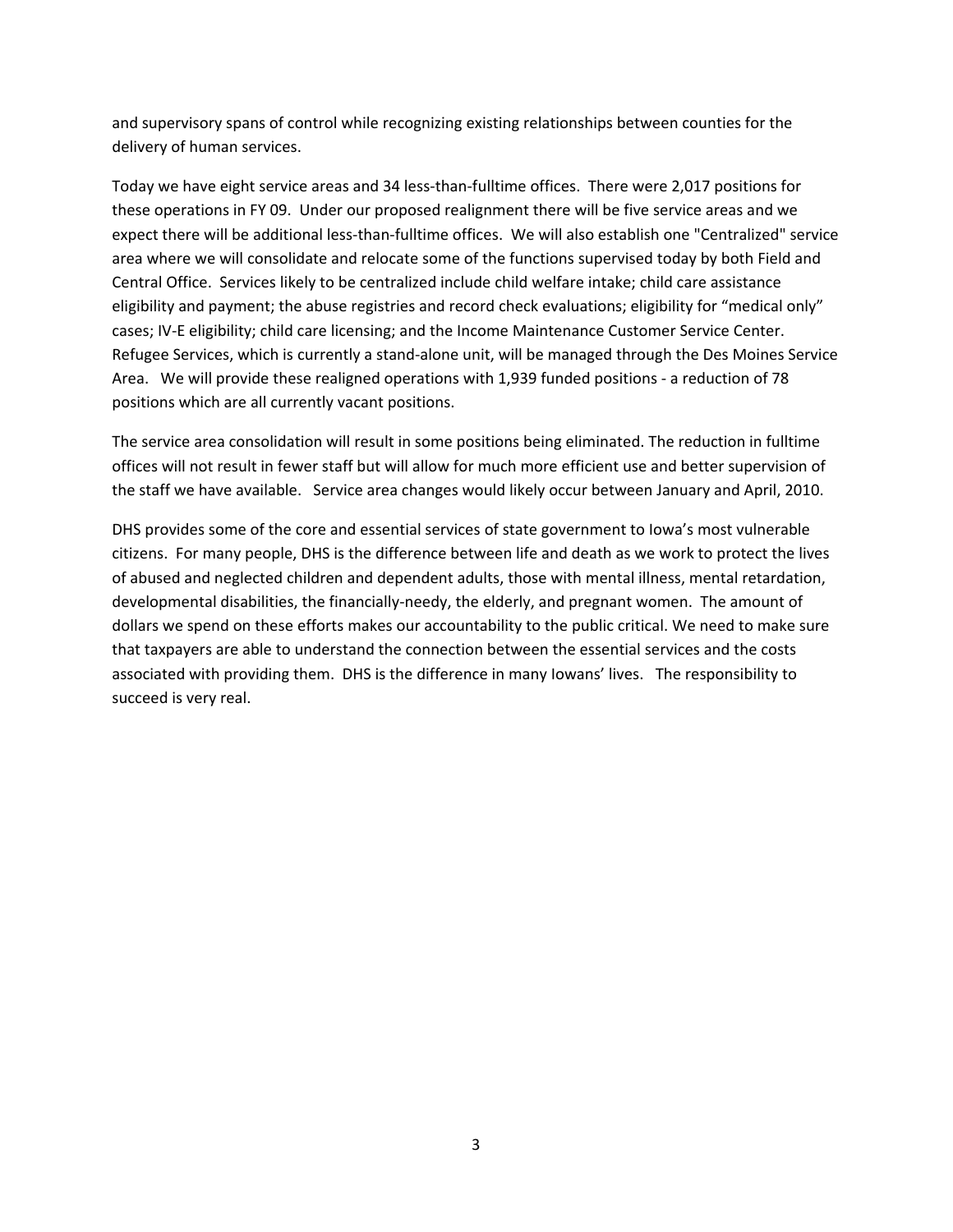# Field Operations Current

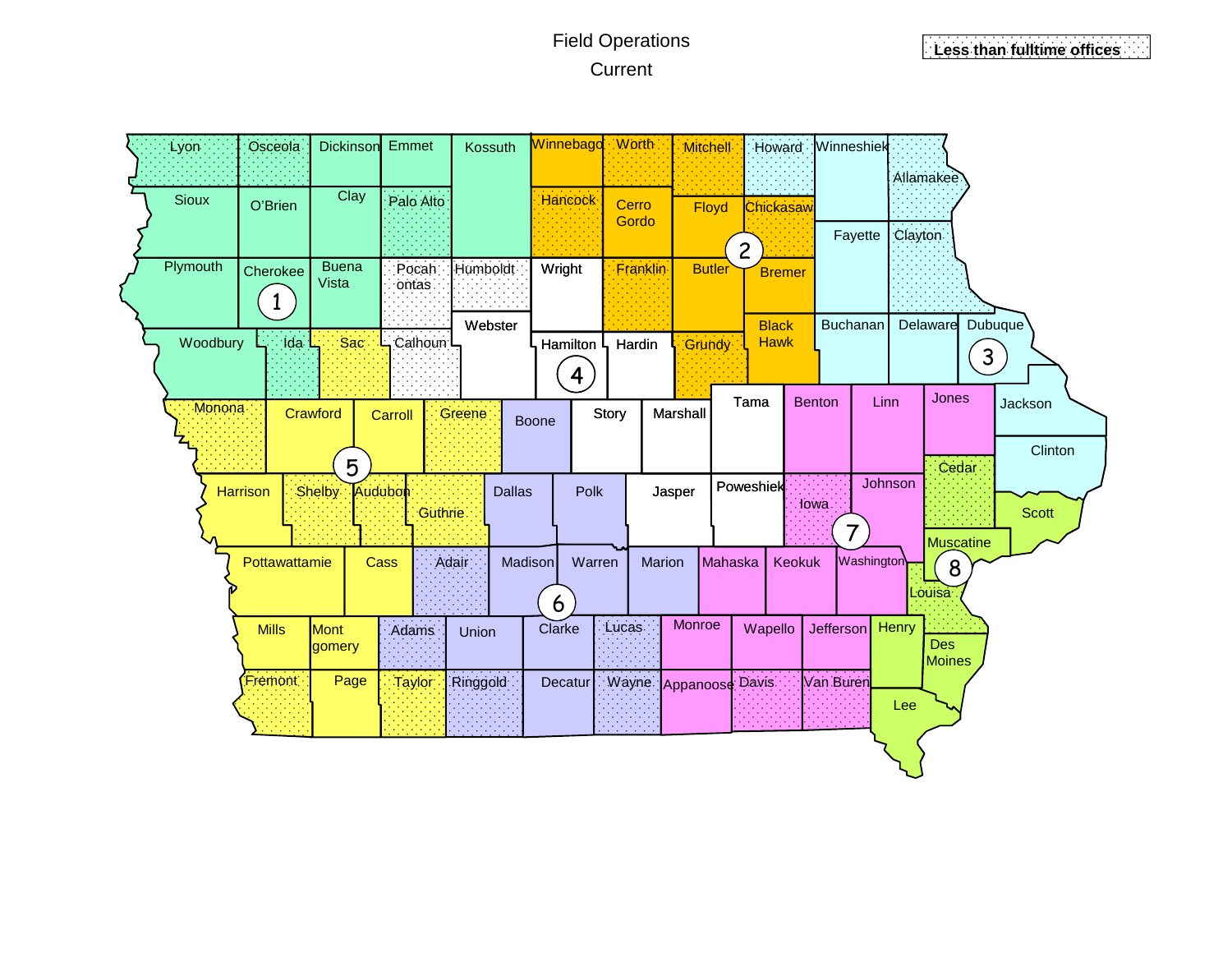#### **State of Iowa Department of Human Services**

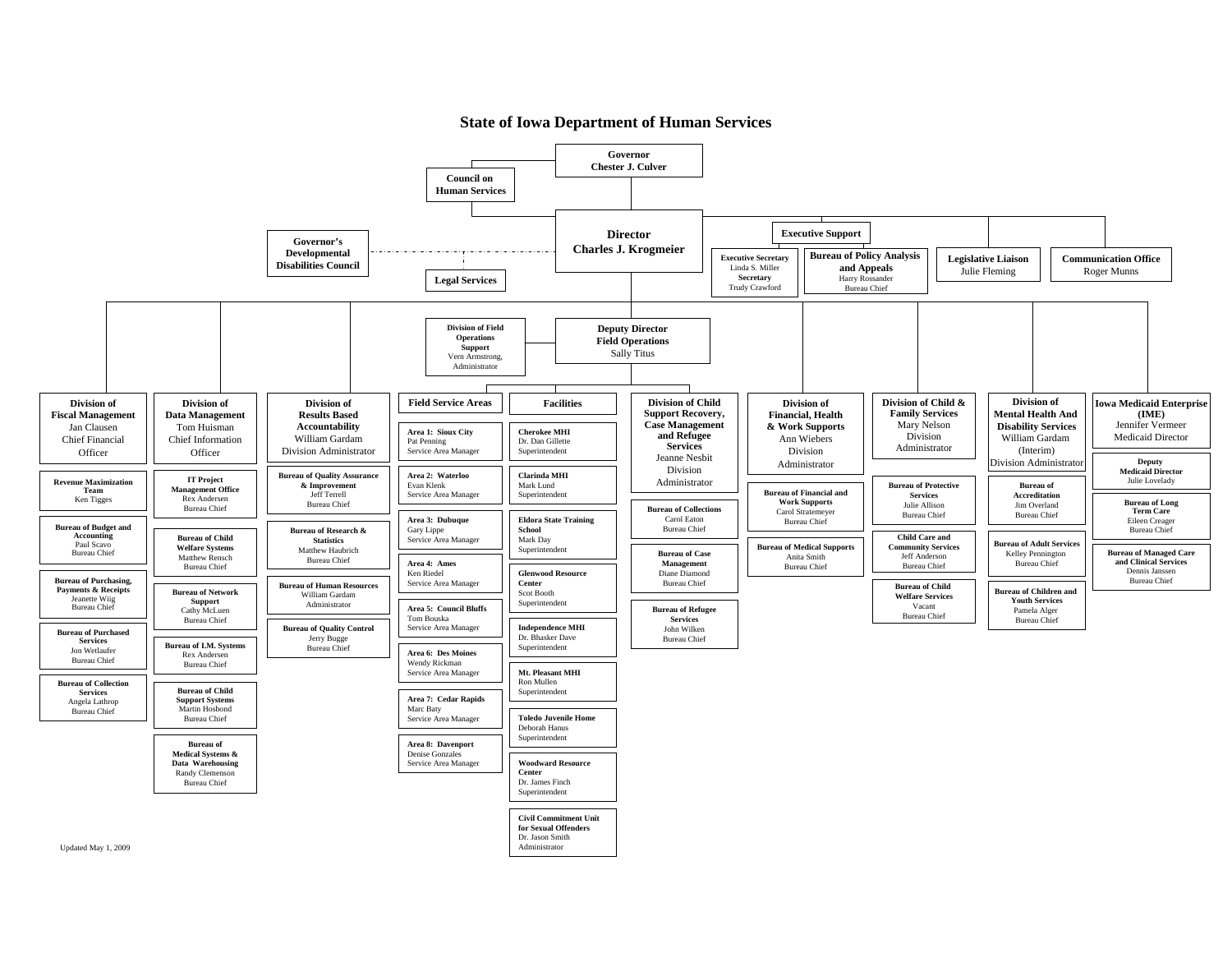## Field Operations New